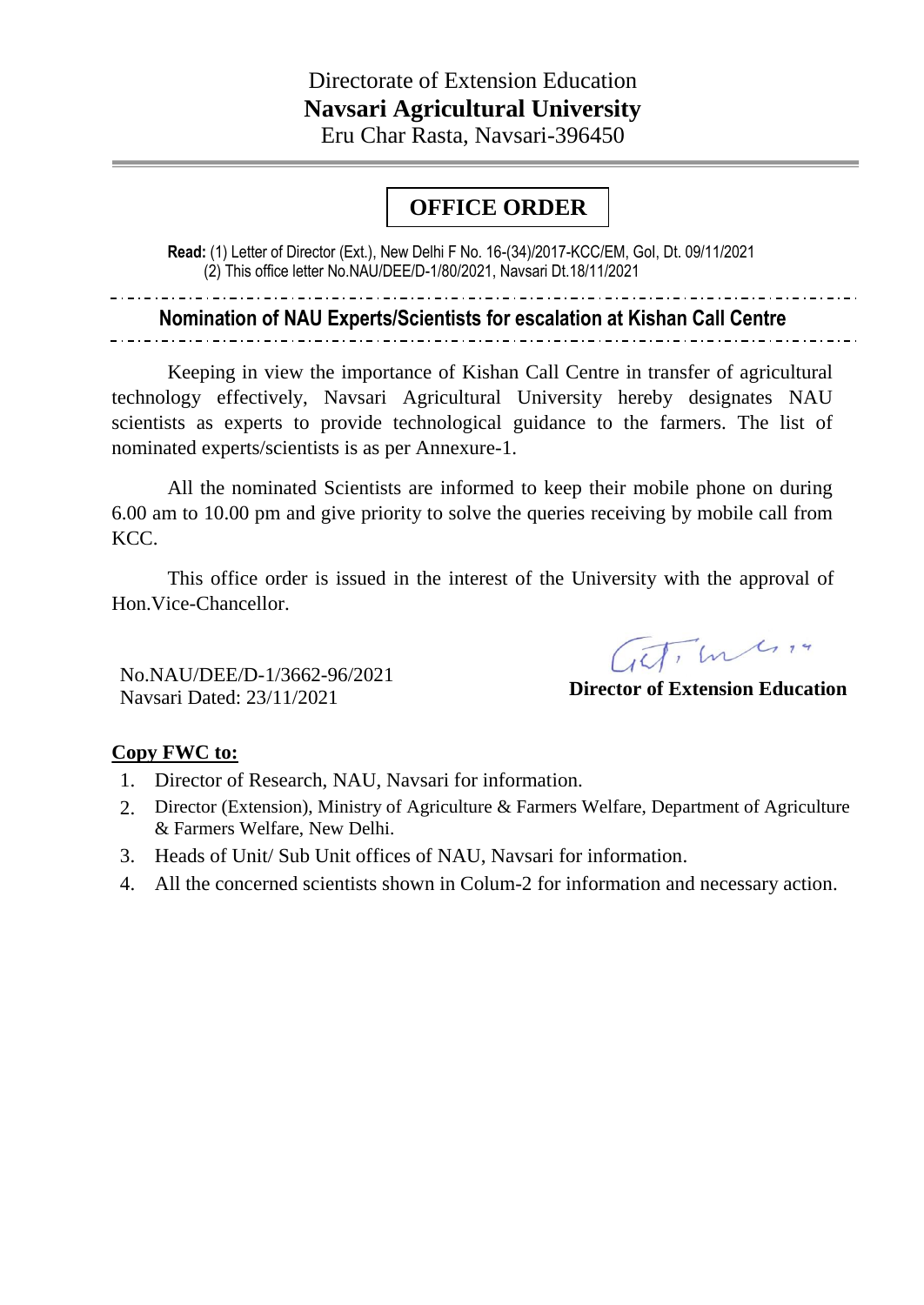## **Annexure-1**

## **Nomination of NAU Experts/Scientists for escalation at Kishan Call Centre**

| Sr.            | <b>Name of Scientist</b> | Crop/                    | <b>Designation</b> | <b>Current posting</b>                 | <b>Office</b>      | <b>Mobile</b> |
|----------------|--------------------------|--------------------------|--------------------|----------------------------------------|--------------------|---------------|
| No.            |                          | <b>Subject</b>           |                    | with address                           | <b>Number with</b> | Number with   |
|                |                          |                          |                    |                                        | <b>Telephone</b>   | Whatsapp      |
| 1              | Dr. S. C. Mali           | Sugarcane/               | Associate          | Main Sugarcane                         | $02637 -$          | 9725018791    |
|                |                          | Plant                    | Research           | Research Station,                      | 282136             |               |
|                |                          | <b>Breeding</b>          | Scientist          | NAU, Navsari                           |                    |               |
| $\overline{2}$ | Dr. Pathik B. Patel      | Rice/                    | Associate          | Main Rice                              | 02637-             | 9725023750    |
|                |                          | Plant                    | Research           | Research Centre,                       | 292103             |               |
|                |                          | <b>Breeding</b>          | Scientist          | NAU, Navsari                           |                    |               |
| 3              | Dr. H. R. Desai          | Cotton/                  | Associate          | <b>Main Cotton</b>                     | $0261 -$           | 9825808694    |
|                |                          | Agril.                   | Research           | Research Station,                      | 2666097            |               |
|                |                          | Entomology               | Scientist          | NAU, Surat                             |                    |               |
| $\overline{4}$ | Dr. B. K. Davda          | Sorghum/                 | Associate          | Main Sorghum                           | $0261 -$           | 9377567000    |
|                |                          | Plant                    | Research           | Research Station,                      | 2668132            |               |
|                |                          | <b>Breeding</b>          | Scientist          | NAU, Surat                             |                    |               |
| 5              | Dr. R.T. Vekariya        | Wheat/                   | Assistant          | <b>Wheat Research</b>                  | 02622-             | 7929066390    |
|                |                          | Plant                    | Research           | station, NAU,                          | 220389             |               |
|                |                          | <b>Breeding</b>          | Scientist          | Bardoli                                |                    |               |
| 6              | Dr. Harshal E. Patil     | <b>Hill Millet</b>       | Associate          | <b>Hill Millet</b>                     | $02631 -$          | 9850488300    |
|                |                          | crops / Plant            | Research           | Research Station,                      | 246343             | 9427658929    |
|                |                          | <b>Breeding</b>          | Scientist          | NAU, Waghai,                           |                    |               |
|                |                          |                          |                    | Dangs                                  |                    |               |
| $\overline{7}$ | Dr. D. A. Chauhan        | Pulses $&$               | Research           | Nodal officer (Mega                    | 02637-             | 9426859819    |
|                |                          | Castor/                  | Scientist          | seed) & Unit head                      | 282028             |               |
|                |                          | Plant                    |                    | Pulses and Castor<br>Research Station, |                    |               |
|                |                          | <b>Breeding</b>          |                    | NAU, Navsari                           |                    |               |
| 8              | Dr. T. U. Patel          | Field crops/             | Assistant          | College of                             | 02642-246152       | 8128698953    |
|                |                          | Agronomy                 | Professor          | Agriculture, NAU,                      |                    |               |
|                |                          |                          |                    | Bharuch                                |                    |               |
| 9              | Dr. D. R. Patel          | Agricultural             | Assistant          | College of                             | 02642-246152       | 9427479514    |
|                |                          | Entomology               | Professor          | Agriculture, NAU,                      |                    |               |
|                |                          |                          |                    | Bharuch                                |                    |               |
| 10             | Dr. V. P Usadadiya       | Field                    | Professor &        | Depart. of                             | 02637-             | 9724324782    |
|                |                          | crops/Water              | Head,              | Agronomy,                              | 282771-75          |               |
|                |                          | management               |                    | NMCA, NAU,                             |                    |               |
|                |                          | Agronomy                 |                    | Navsari                                |                    |               |
| 11             | Dr. Ankur P. Patel       | Chikoo, Banana,          | Associate          | <b>Fruit Research</b>                  | 02634-             | 9427112947    |
|                |                          | Papaya,<br>Coconut, Blak | Research           | Station, NAU,                          | 262326             |               |
|                |                          | pepper/                  | Scientist          | Gandevi, Navsari                       |                    |               |
|                |                          | Frut Science             | (Fruit),           |                                        |                    |               |
| 12             | Dr. Sagar J. Patil       | Mango,                   | Research           | Agriculture                            | 02602-             | 9998012218    |
|                |                          | Chikoo &                 | Scientist          | Experimental                           | 337227             |               |
|                |                          | Cashew/                  | (Horti.)           | Station, NAU,                          |                    |               |
|                |                          | Fruit Science            |                    | Paria, Pardi,                          |                    |               |
|                |                          |                          |                    | Valsad                                 |                    |               |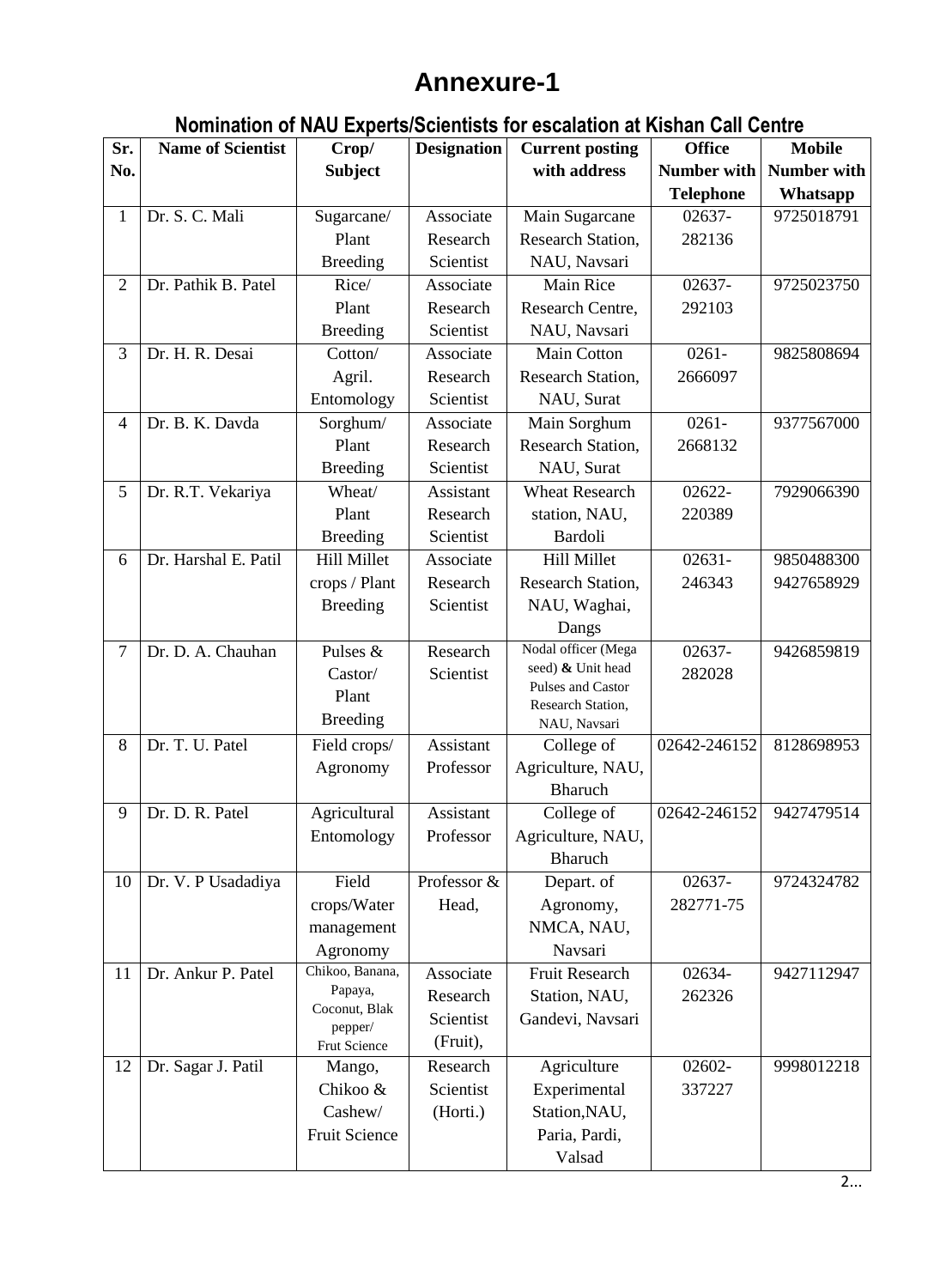| 13 | Dr. Yatin N. Tandel  | Banana &                  | Associate   | Aspee college of              | 02637-    | 9601283385 |
|----|----------------------|---------------------------|-------------|-------------------------------|-----------|------------|
|    |                      | Fruit crops/              | Research    | Horticulture &                | 282771-75 |            |
|    |                      | <b>Fruit Science</b>      | Scientist   | Forestry, NAU,                |           |            |
|    |                      |                           |             | Navsari                       |           |            |
| 14 | Dr. V. K. Parmar     | Fruit crops/              | Professor & | Aspee college of              | 02637-    | 9428603900 |
|    |                      | Fruit Science             | Head        | Horticulture &                | 282771-75 |            |
|    |                      |                           |             | Forestry, NAU,                |           |            |
|    |                      |                           |             | Navsari                       |           |            |
| 15 | Dr. N. B. Patel      | Vegetable/                | Professor   | Aspee college of              | 02637-    | 9998002505 |
|    |                      | Protected                 |             | Horticulture &                | 282771-75 |            |
|    |                      | Cultivation               |             | Forestry, NAU,                |           |            |
|    |                      |                           |             | Navsari                       |           |            |
| 16 | Dr. N. K. Patel      | Vegetable                 | Assistant   | Aspee college of              | 02637-    | 9662532815 |
|    |                      | Science                   | Professor   | Horticulture &                | 282771-75 |            |
|    |                      |                           |             | Forestry, NAU,                |           |            |
|    |                      |                           |             | Navsari                       |           |            |
| 17 | Dr. S. N. Chawla     | Flower crops/             | Associate   | Aspee college of              | 02637-    | 9998002589 |
|    |                      | Floriculture &            | Professor   | Horticulture &                | 282144    |            |
|    |                      | Landscape<br>Architecture |             | Forestry, NAU,                |           |            |
|    |                      |                           |             | Navsari                       |           |            |
| 18 | Dr. Alkasingh Azad   | Flower crops/             | Associate   | Aspee college of              | 02637-    | 9998757299 |
|    |                      | Floriculture &            | Professor   | Horticulture &                | 282144    |            |
|    |                      | Landscape<br>Architecture |             | Forestry, NAU,                |           |            |
|    |                      |                           |             | Navsari                       |           |            |
| 19 | Dr. M. A. Patel      | Gardening/                | Assistant   | Aspee college of              | 02637-    | 8511102869 |
|    |                      | Floriculture &            | Professor   | Horticulture &                | 282144    |            |
|    |                      | Landscape                 |             | Forestry, NAU,                |           |            |
|    |                      | Architecture              |             | Navsari                       |           |            |
| 20 | Dr. A. G. Shukla     | <b>Insect-Pests</b>       | Professor & | Depart. of                    | 02637-    | 9724304675 |
|    |                      | of field                  | Head        | Entomology                    | 282771-75 |            |
|    |                      | crop/Agril.               |             | N.M. College of               |           |            |
|    |                      | Entomology                |             | Agriculture, NAU,             |           |            |
|    |                      |                           |             | Navsari                       |           |            |
| 21 | Dr. L. V. Ghetiya    | Pollinator,               | Associate   | Depart. of                    | 02637-    | 9725006021 |
|    |                      | Bee keeping               | Professor   | Entomology                    | 282771-75 |            |
|    |                      | Agril.                    |             | N.M. College of               |           |            |
|    |                      | Entomology                |             | Agriculture, NAU,             |           |            |
|    |                      |                           |             | Navsari                       |           |            |
| 22 | Dr. M. R. Siddhapara | <b>Insect-Pests</b>       | Assistant   | Depart. of Pl.                | 02637-    | 7600049204 |
|    |                      | of field                  | Professor   | Pathology,<br>N.M. College of | 282771-75 |            |
|    |                      | crop/Agril.               |             | Agriculture, NAU,             |           |            |
|    |                      | Entomology                |             | Navsari                       |           |            |
| 23 | Dr. K. B. Rakholiya  | Plant                     | Professor & | N.M. College of               | 02637-    | 9426213756 |
|    |                      | diseases/                 | Head        | Agriculture, NAU,             | 282771-75 |            |
|    |                      | Plant                     |             | Navsari                       |           |            |
| 24 | Dr. A. R. Kaswala    | Pathology<br>Organic      | Associate   | Aspee college of              | 02637-    | 9428760866 |
|    |                      | Farming/                  | Research    | Horticulture &                | 282144    |            |
|    |                      | Agril.                    | Scientist   | Forestry, NAU,                |           |            |
|    |                      | Chemistry                 |             | Navsari                       |           |            |